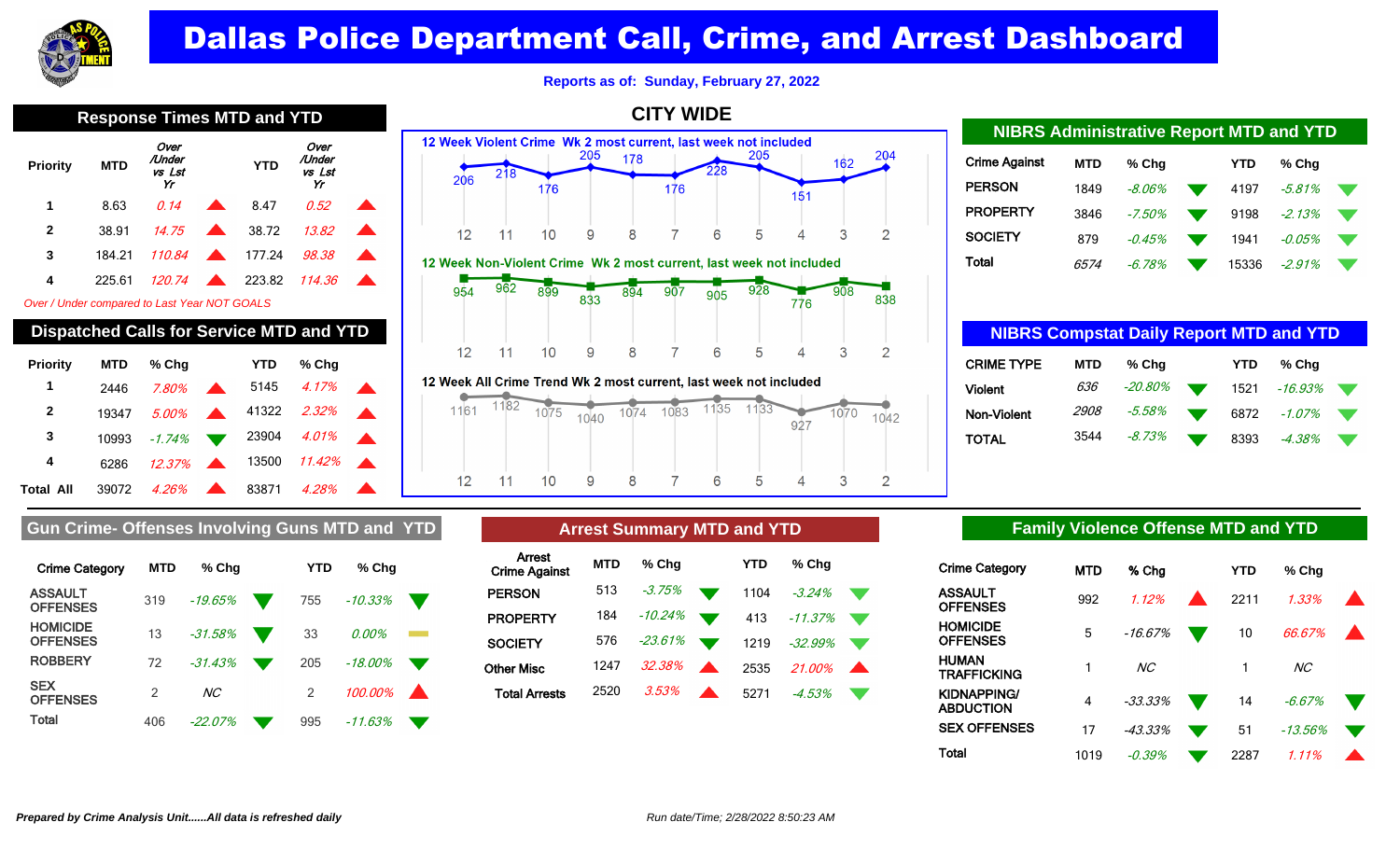

**Reports as of: Sunday, February 27, 2022**

|                                              | <b>Response Times MTD and YTD</b> |                                                 |   |            |                                |  |  |  |  |  |  |  |  |
|----------------------------------------------|-----------------------------------|-------------------------------------------------|---|------------|--------------------------------|--|--|--|--|--|--|--|--|
| Priority                                     | <b>MTD</b>                        | Over<br>/Under<br>vs Lst<br>Yr                  |   | <b>YTD</b> | Over<br>/Under<br>vs Lst<br>Yr |  |  |  |  |  |  |  |  |
| 1                                            | 8.14                              | 1.65                                            |   | 7.75       | 1.08                           |  |  |  |  |  |  |  |  |
| $\mathbf{2}$                                 | 26.80                             | 2.18                                            | A | 27.97      | 4.02                           |  |  |  |  |  |  |  |  |
| 3                                            | 66.08                             | $-10.33$                                        |   | 71.36      | -7.82                          |  |  |  |  |  |  |  |  |
| 4                                            | 98.99                             | -45.88                                          |   | 110.71     | $-20.35$                       |  |  |  |  |  |  |  |  |
| Over / Under compared to Last Year NOT GOALS |                                   |                                                 |   |            |                                |  |  |  |  |  |  |  |  |
|                                              |                                   | <b>Dispatched Calls for Service MTD and YTD</b> |   |            |                                |  |  |  |  |  |  |  |  |
| <b>Priority</b><br>1                         | <b>MTD</b><br>324                 | % Chq<br>21.35%                                 |   | YTD<br>669 | % Cha<br>15.34%                |  |  |  |  |  |  |  |  |
|                                              |                                   |                                                 |   |            |                                |  |  |  |  |  |  |  |  |



 $12$ 

 $11$ 

 $10$ 

9

8

| <b>Crime Against</b> | <b>MTD</b> | % Cha      | YTD  | % Cha    |  |
|----------------------|------------|------------|------|----------|--|
| <b>PERSON</b>        | 178        | $-10.10\%$ | 418  | -3.46%   |  |
| <b>PROPERTY</b>      | 684        | $-6.94\%$  | 1598 | $-2.62%$ |  |
| <b>SOCIETY</b>       | 109        | -0.91%     | 233  | $-0.43%$ |  |
| <b>Total</b>         | 971        | -6.90%     | 2249 | -2.56%   |  |

**NIBRS Administrative Report MTD and YTD**

| <b>NIBRS Compstat Daily Report MTD and YTD</b> |            |         |  |      |          |  |  |  |  |  |  |  |
|------------------------------------------------|------------|---------|--|------|----------|--|--|--|--|--|--|--|
| <b>CRIME TYPE</b>                              | <b>MTD</b> | % Chq   |  | YTD  | % Cha    |  |  |  |  |  |  |  |
| Non-Violent                                    | 564        | -2.25%  |  | 1318 | $1.93\%$ |  |  |  |  |  |  |  |
| <b>Violent</b>                                 | 59         | -25.32% |  | 130  | -26.55%  |  |  |  |  |  |  |  |
| TOTAL                                          | 623        | -5.03%  |  | 1448 | -1.50%   |  |  |  |  |  |  |  |

|  | Gun Crime- Offenses Involving Guns MTD and YTD |  |  |
|--|------------------------------------------------|--|--|
|  |                                                |  |  |

2871 18.78% 6064 15.86%

**Total All**  5746 15.10% **12257 16.17%** 

**3** 1679 4.68% **3** 3625 13.42% **4** 872 23.86% 1899 23.23%

| <b>Crime Category</b>              | <b>MTD</b> | % Cha           | YTD | % Cha     |  |
|------------------------------------|------------|-----------------|-----|-----------|--|
| <b>ASSAULT</b><br><b>OFFENSES</b>  | 21         | $-50.00\%$      | 54  | $-34.94%$ |  |
| <b>HOMICIDE</b><br><b>OFFENSES</b> |            | $-50.00\%$      | 2   | 0.00%     |  |
| <b>ROBBERY</b>                     | 5          | $-16.67%$       | 13  | $-13.33%$ |  |
| <b>SEX OFFENSES</b>                | $\Omega$   | NC <sub>1</sub> | 0   | NC.       |  |
| Total                              | 27         | -46.00%         | 69  | -31.00%   |  |

| Gun Crime- Offenses Involving Guns MTD and YTD |            |            |        | <b>Arrest Summary MTD and YTD</b> |           |                      |            |         | <b>Family Violence Offense MTD and YTD</b> |     |                       |  |                                        |            |             |  |            |          |
|------------------------------------------------|------------|------------|--------|-----------------------------------|-----------|----------------------|------------|---------|--------------------------------------------|-----|-----------------------|--|----------------------------------------|------------|-------------|--|------------|----------|
| <b>Crime Category</b>                          | <b>MTD</b> | % Chq      | YTD    | % Chq                             |           | Arrest               | <b>MTD</b> | $%$ Chq |                                            | YTD | % Chg                 |  | <b>Crime Category</b>                  | <b>MTD</b> | % Cha       |  | <b>YTD</b> | % Chg    |
|                                                |            |            |        |                                   |           | <b>Crime Against</b> |            |         |                                            |     |                       |  | <b>ASSAULT OFFENSES</b>                |            | 13.24%      |  | 182        | 15.19%   |
| <b>ASSAULT</b><br><b>OFFENSES</b>              | 21         | $-50.00%$  | 54     | $-34.94%$                         |           | <b>PERSON</b>        | 59         | -10.61% |                                            | 127 | $-7.30%$              |  | <b>HOMICIDE OFFENSES</b>               |            | $-100.00\%$ |  | 0          | -100.00% |
|                                                |            |            |        |                                   |           | <b>PROPERTY</b>      | 28         | 7.69%   |                                            | 55  | $-5.17%$              |  |                                        |            |             |  |            |          |
| <b>HOMICIDE</b>                                |            | $-50.00\%$ |        | 0.00%                             | an an Sil |                      |            |         |                                            |     |                       |  | <b>KIDNAPPING/</b><br><b>ABDUCTION</b> |            | <b>NC</b>   |  |            | $0.00\%$ |
| <b>OFFENSES</b>                                |            |            |        |                                   |           | <b>SOCIETY</b>       | 129        | 26.47%  |                                            | 251 | -10.36%               |  |                                        |            |             |  |            |          |
| <b>ROBBERY</b>                                 |            | -16.67%    | 13     | $-13.33\%$                        |           | <b>Other Misc</b>    | 213        | 56.62%  |                                            | 433 | 44.82%                |  | <b>SEX OFFENSES</b>                    |            | $-25.00\%$  |  |            | 0.00%    |
| <b>SEX OFFENSES</b>                            |            | NC         |        | <b>NC</b>                         |           | <b>TOTAL</b>         | 429        | 30.00%  |                                            |     |                       |  | <b>Total</b>                           | 81         | 8.00%       |  | 190        | 12.43%   |
| Total                                          | $\sim$     | 10.000     | $\sim$ | 24.0001                           |           | <b>ARRESTS</b>       |            |         |                                            | 866 | $11.89\%$ $\triangle$ |  |                                        |            |             |  |            |          |

 $\overline{7}$ 

6

5

| <b>Family Violence Offense MTD and YTD</b> |     |                |  |              |             |  |  |  |  |  |
|--------------------------------------------|-----|----------------|--|--------------|-------------|--|--|--|--|--|
| Crime Category                             | MTD | % Cha          |  | YTD          | % Chq       |  |  |  |  |  |
| ASSAULT OFFENSES                           | 77  | 1.324%         |  | 182          | 15 19%      |  |  |  |  |  |
| <b>HOMICIDE OFFENSES</b>                   | 0   | $-100.00\%$    |  | $\mathbf{0}$ | $-100.00\%$ |  |  |  |  |  |
| KIDNAPPING/<br>ABDUCTION                   |     | NC <sub></sub> |  |              | 0.00%       |  |  |  |  |  |
| <b>SEX OFFENSES</b>                        | 3   | $-25.00%$      |  | 7            | $0.00\%$    |  |  |  |  |  |
| Total                                      | 81  | 8 00%          |  | 190          | 124.3%      |  |  |  |  |  |

156

 $\overline{4}$ 

3

 $\overline{2}$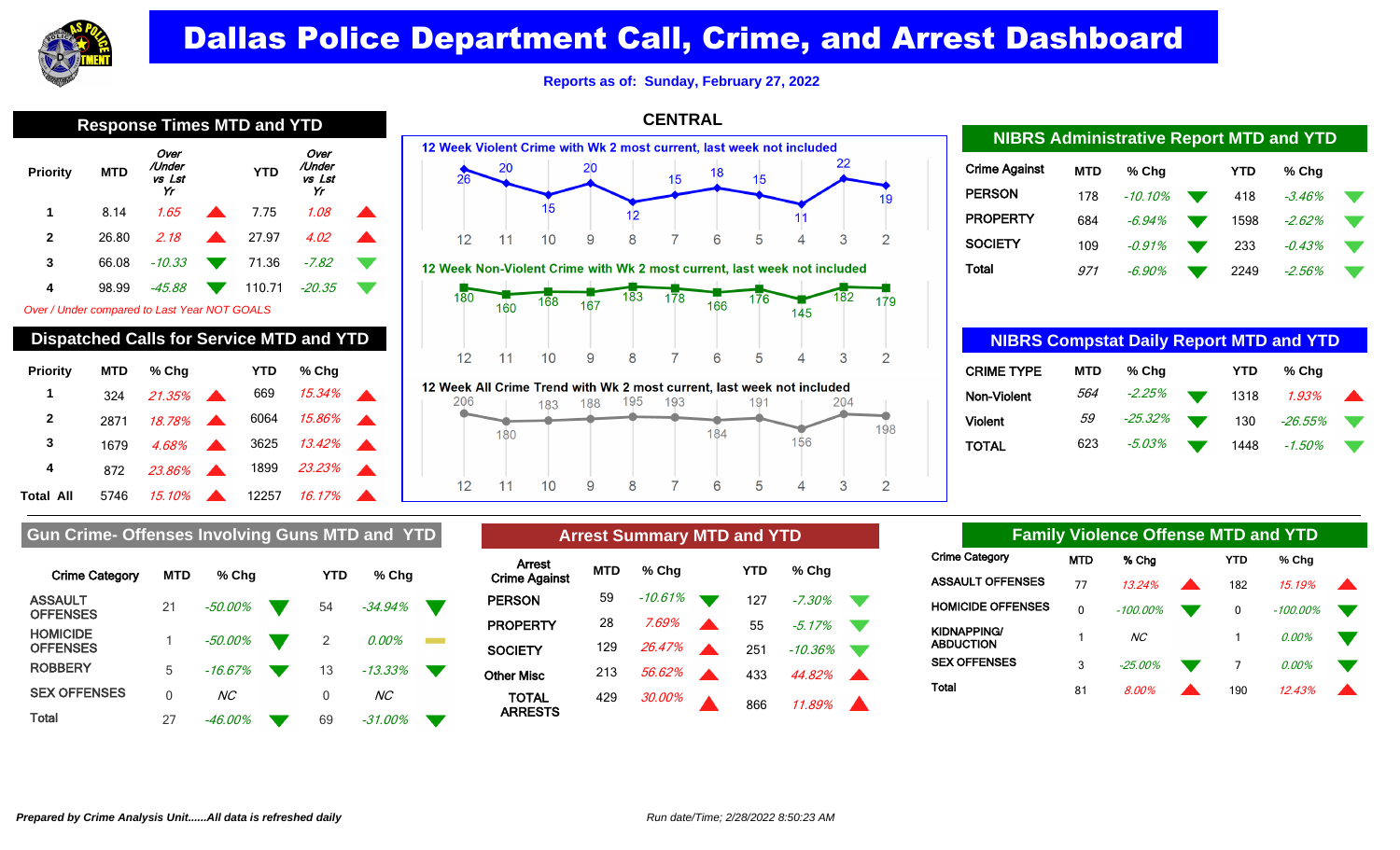

**Reports as of: Sunday, February 27, 2022**

Over Over /Under /Under  **YTD Priority MTD** vs Lst vs Lst Yr Yr **1** 8.81 - 0.56 **8.46** 0.23 ▲ **2** 56.45 29.49 **1** 49.97 22.96 **3** 503.05 413.03 **413.03** 409.70 313.52 **4** 604.39 480.65 497.66 356.19

Over / Under compared to Last Year NOT GOALS

| <b>Dispatched Calls for Service MTD and YTD</b> |            |          |  |       |        |  |  |  |  |  |
|-------------------------------------------------|------------|----------|--|-------|--------|--|--|--|--|--|
| Priority                                        | <b>MTD</b> | % Cha    |  | YTD   | % Cha  |  |  |  |  |  |
| 1                                               | 452        | 20.53%   |  | 950   | 15.15% |  |  |  |  |  |
| 2                                               | 3553       | 6.73%    |  | 7473  | 2.33%  |  |  |  |  |  |
| 3                                               | 1878       | $-3.10%$ |  | 4029  | -0.35% |  |  |  |  |  |
| 4                                               | 939        | $0.97\%$ |  | 2097  | 7.70%  |  |  |  |  |  |
| Total All                                       | 6822       | 3.80%    |  | 14549 | 3.05%  |  |  |  |  |  |



12 Week All Crime Trend with Wk 2 most current, last week not included 197 198 203 187 185  $220$  $173$ 175 177 166 146  $12$ 9 8  $\overline{7}$ 6 5 3  $\overline{2}$  $11$  $10$  $\overline{4}$ 

| <b>NIDRO AUTHINISTIQUE REPORT MIT D'AIR L'ID</b> |            |            |                          |            |           |  |  |  |  |  |
|--------------------------------------------------|------------|------------|--------------------------|------------|-----------|--|--|--|--|--|
| Crime Against                                    | <b>MTD</b> | $%$ Chq    |                          | <b>YTD</b> | $%$ Chq   |  |  |  |  |  |
| <b>PERSON</b>                                    | 341        | 2.40%      | $\overline{\phantom{a}}$ | 749        | $-4.22%$  |  |  |  |  |  |
| <b>PROPERTY</b>                                  | 634        | $-11.82\%$ | $\mathbf{v}$             | 1616       | 1.64%     |  |  |  |  |  |
| SOCIETY                                          | 142        | -1.39%     |                          | 304        | $-5.30\%$ |  |  |  |  |  |
| Total                                            | 1117       | $-6.61%$   |                          | 2669       | $-0.89\%$ |  |  |  |  |  |

**NIBRS Administrative Report MTD and YTD**

| <b>NIBRS Compstat Daily Report MTD and YTD</b> |            |            |                          |            |            |    |  |  |  |  |
|------------------------------------------------|------------|------------|--------------------------|------------|------------|----|--|--|--|--|
| <b>CRIME TYPE</b>                              | <b>MTD</b> | % Chq      |                          | <b>YTD</b> | % Chq      |    |  |  |  |  |
| Non-Violent                                    | 467        | -11.55%    | $\overline{\phantom{a}}$ | 1183       | 1.72%      |    |  |  |  |  |
| <b>Violent</b>                                 | 103        | $-11.21\%$ |                          | 258        | $-11.34\%$ | v. |  |  |  |  |
| <b>TOTAL</b>                                   | 570        | -11.49%    |                          | 1441       | $-0.89\%$  |    |  |  |  |  |

### Gun Crime- Offenses Involving Guns MTD and YTD **Arrest Summary MTD and YTD Family Violence Offense MTD and YTD**

| <b>Crime Category</b>              | <b>MTD</b> | % Cha          | YTD | % Chq     |  |
|------------------------------------|------------|----------------|-----|-----------|--|
| <b>ASSAULT</b><br><b>OFFENSES</b>  | 44         | $-16.98%$      | 110 | $-9.09\%$ |  |
| <b>HOMICIDE</b><br><b>OFFENSES</b> | 4          | $-33.33%$      |     | 0.00%     |  |
| <b>ROBBERY</b>                     | 10         | $-44.44%$      | 51  | 15.91%    |  |
| <b>SEX OFFENSES</b>                | U          | NC <sub></sub> | 0   | -100.00%  |  |
| Total                              | 58         | $-24.68%$      | 168 | $-2.89%$  |  |

|        |     | <b>Arrest Summary MTD and YTD</b> |     |       |
|--------|-----|-----------------------------------|-----|-------|
| Arrest | MTD | % Cha                             | YTD | % Cha |

| мюж<br><b>Crime Against</b>    | <b>MTD</b> | $%$ Chg |                          | <b>YTD</b> | % Cha        |  |
|--------------------------------|------------|---------|--------------------------|------------|--------------|--|
| <b>PERSON</b>                  | 107        | 18.89%  | $\overline{\phantom{a}}$ | 210        | $2.94\%$     |  |
| <b>PROPERTY</b>                | 30         | 20.00%  | $\mathbf{A}$             | 72         | 20.00%       |  |
| <b>SOCIETY</b>                 | 78         | -29.09% |                          |            | 166 - 34.65% |  |
| Other Misc                     | 193        | 48.46%  |                          | 402        | $36.27\%$    |  |
| <b>TOTAL</b><br><b>ARRESTS</b> | 408        | 14.93%  |                          | 850        | 4.55%        |  |

| Crime Category           | <b>MTD</b> | % Cha      | YTD | % Chq     |  |
|--------------------------|------------|------------|-----|-----------|--|
| ASSAULT<br>OFFENSES      | 202        | 19.53%     | 443 | 10.20%    |  |
| HOMICIDE<br>OFFENSES     |            | $-50.00\%$ | 2   | 0.00%     |  |
| KIDNAPPING/<br>ABDUCTION |            | $-66.67%$  | 4   | $-20.00%$ |  |
| <b>SEX OFFENSES</b>      | 2          | $-66.67\%$ | 15  | 50.00%    |  |
| Total                    | 206        | 14.44%     | 464 | 10.74%    |  |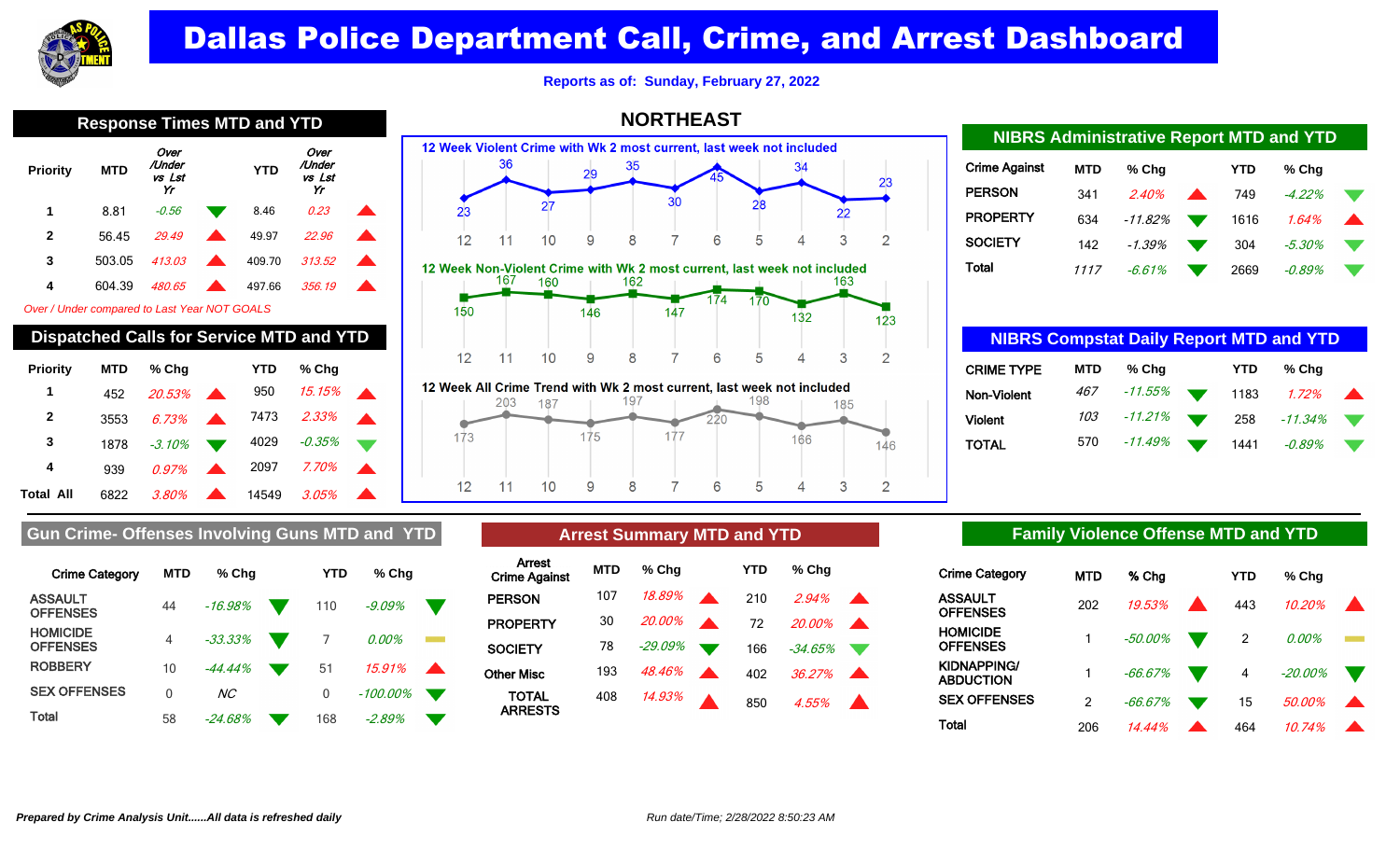

**Reports as of: Sunday, February 27, 2022**

**SOUTHEAST**

|                                              | Response Three MTD and TTD                     |                                |  |            |                                |  |  |  |  |  |  |
|----------------------------------------------|------------------------------------------------|--------------------------------|--|------------|--------------------------------|--|--|--|--|--|--|
| Priority                                     | <b>MTD</b>                                     | Over<br>/Under<br>vs Lst<br>Yr |  | <b>YTD</b> | Over<br>/Under<br>vs Lst<br>Yr |  |  |  |  |  |  |
| 1                                            | 7.99                                           | $-1.13$                        |  | 8.56       | -0.20                          |  |  |  |  |  |  |
| $\mathbf{2}$                                 | 39.42                                          | 10.70                          |  | 46.86      | 15.53                          |  |  |  |  |  |  |
| 3                                            | 192.09                                         | 85.15                          |  | 210.54     | 101.31                         |  |  |  |  |  |  |
| 4                                            | 245.32                                         | 92.99                          |  | 257.83     | 109.75                         |  |  |  |  |  |  |
| Over / Under compared to Last Year NOT GOALS |                                                |                                |  |            |                                |  |  |  |  |  |  |
|                                              | <b>Dispatched Calls for Service MTD and YT</b> |                                |  |            |                                |  |  |  |  |  |  |

| <b>Priority</b>  | <b>MTD</b> | % Chq        | <b>YTD</b> | % Cha     |  |
|------------------|------------|--------------|------------|-----------|--|
| 1                | 338        | $-13.78%$    | 729        | $-14.74%$ |  |
| $\mathbf{2}$     | 2770       | $-1.60\%$    | 5876       | -4.25%    |  |
| 3                | 1450       | 3.20%        | 3103       | 3.92%     |  |
| 4                | 841        | <b>7.96%</b> | 1813       | 5.10%     |  |
| <b>Total All</b> | 5399       | 0.15%        | 11521      | -1.56%    |  |



| eek All Crime Trend with Wk 2 most current, last week not included |  |  |  |  |  |  |  |  |  |  |
|--------------------------------------------------------------------|--|--|--|--|--|--|--|--|--|--|
|                                                                    |  |  |  |  |  |  |  |  |  |  |
|                                                                    |  |  |  |  |  |  |  |  |  |  |

| <b>NIBRS Administrative Report MTD and YTD</b> |            |           |  |            |            |  |  |  |  |  |
|------------------------------------------------|------------|-----------|--|------------|------------|--|--|--|--|--|
| <b>Crime Against</b>                           | <b>MTD</b> | % Cha     |  | <b>YTD</b> | % Cha      |  |  |  |  |  |
| <b>PERSON</b>                                  | 330        | $-15.17%$ |  | 725        | $-14.00\%$ |  |  |  |  |  |
| <b>PROPERTY</b>                                | 436        | $-7.63%$  |  | 975        | $-7.58%$   |  |  |  |  |  |
| <b>SOCIETY</b>                                 | 134        | $-22.09%$ |  | 304        | $-24.19%$  |  |  |  |  |  |
| Total                                          | <i>900</i> | $-12.88%$ |  | 2004       | $-12.83%$  |  |  |  |  |  |

| <b>NIBRS Compstat Daily Report MTD and YTD</b> |            |         |  |            |            |  |  |  |
|------------------------------------------------|------------|---------|--|------------|------------|--|--|--|
| <b>CRIME TYPE</b>                              | <b>MTD</b> | % Chq   |  | <b>YTD</b> | % Cha      |  |  |  |
| Non-Violent                                    | <i>300</i> | -0.99%  |  | 645        | -6.66%     |  |  |  |
| <b>Violent</b>                                 | 127        | -22.56% |  | 304        | $-22.05\%$ |  |  |  |
| <b>TOTAL</b>                                   | 427        | -8.57%  |  | 949        | $-12.21%$  |  |  |  |

| <b>Crime Category</b>              | <b>MTD</b> | % Cha          | YTD | $%$ Chq        |  |
|------------------------------------|------------|----------------|-----|----------------|--|
| <b>ASSAULT</b><br><b>OFFENSES</b>  | 82         | $-6.82%$       | 181 | $-9.50%$       |  |
| <b>HOMICIDE</b><br><b>OFFENSES</b> |            | $-66.67\%$     | 7   | 0.00%          |  |
| <b>ROBBERY</b>                     | 9          | $-55.00\%$     | 26  | $-42.22%$      |  |
| <b>SEX OFFENSES</b>                | 0          | NC <sub></sub> | 0   | NC <sub></sub> |  |
| Total                              | 92         | -17.12%        | 214 | $-15.08%$      |  |

**Gun Crime- Offenses Involving Guns MTD and YTD** 

| <b>Arrest Summary MTD and YTD</b> |            |         |  |     |            |  |  |  |  |
|-----------------------------------|------------|---------|--|-----|------------|--|--|--|--|
| Arrest<br><b>Crime Against</b>    | <b>MTD</b> | % Cha   |  | YTD | % Cha      |  |  |  |  |
| <b>PERSON</b>                     | 80         | -17.53% |  | 172 | $-14.00\%$ |  |  |  |  |
| <b>PROPERTY</b>                   | 14         | -60.00% |  | 46  | $-39.47%$  |  |  |  |  |
| <b>SOCIETY</b>                    | 86         | -22.52% |  | 168 | -43.05%    |  |  |  |  |
| Other Misc                        | 172        | 13.16%  |  | 347 | $-5.96\%$  |  |  |  |  |
| <b>TOTAL</b><br><b>ARRESTS</b>    | 352        | -10.89% |  | 733 | -22.02%    |  |  |  |  |

| <b>Family Violence Offense MTD and YTD</b> |                          |            |                |  |                |                 |  |  |  |
|--------------------------------------------|--------------------------|------------|----------------|--|----------------|-----------------|--|--|--|
| Crime Category                             |                          | <b>MTD</b> | % Cha          |  | <b>YTD</b>     | % Chq           |  |  |  |
|                                            | ASSAULT OFFENSES         | 177        | $-4.84%$       |  | 363            | $-7.63%$        |  |  |  |
|                                            | <b>HOMICIDE OFFENSES</b> | 1          | NC <sub></sub> |  | $\mathfrak{p}$ | NC <sub>1</sub> |  |  |  |
|                                            | HUMAN TRAFFICKING        | 1          | NC             |  | 1              | NC <sub>1</sub> |  |  |  |
| KIDNAPPING/<br>ABDUCTION                   |                          | 1          | $0.00\%$       |  | $\mathfrak{p}$ | 0.00%           |  |  |  |
| <b>SEX OFFENSES</b>                        |                          | 1          | $-88.89%$      |  | 7              | $-61.11%$       |  |  |  |
| Total                                      |                          | 181        | $-7.65%$       |  | 375            | $-9.20%$        |  |  |  |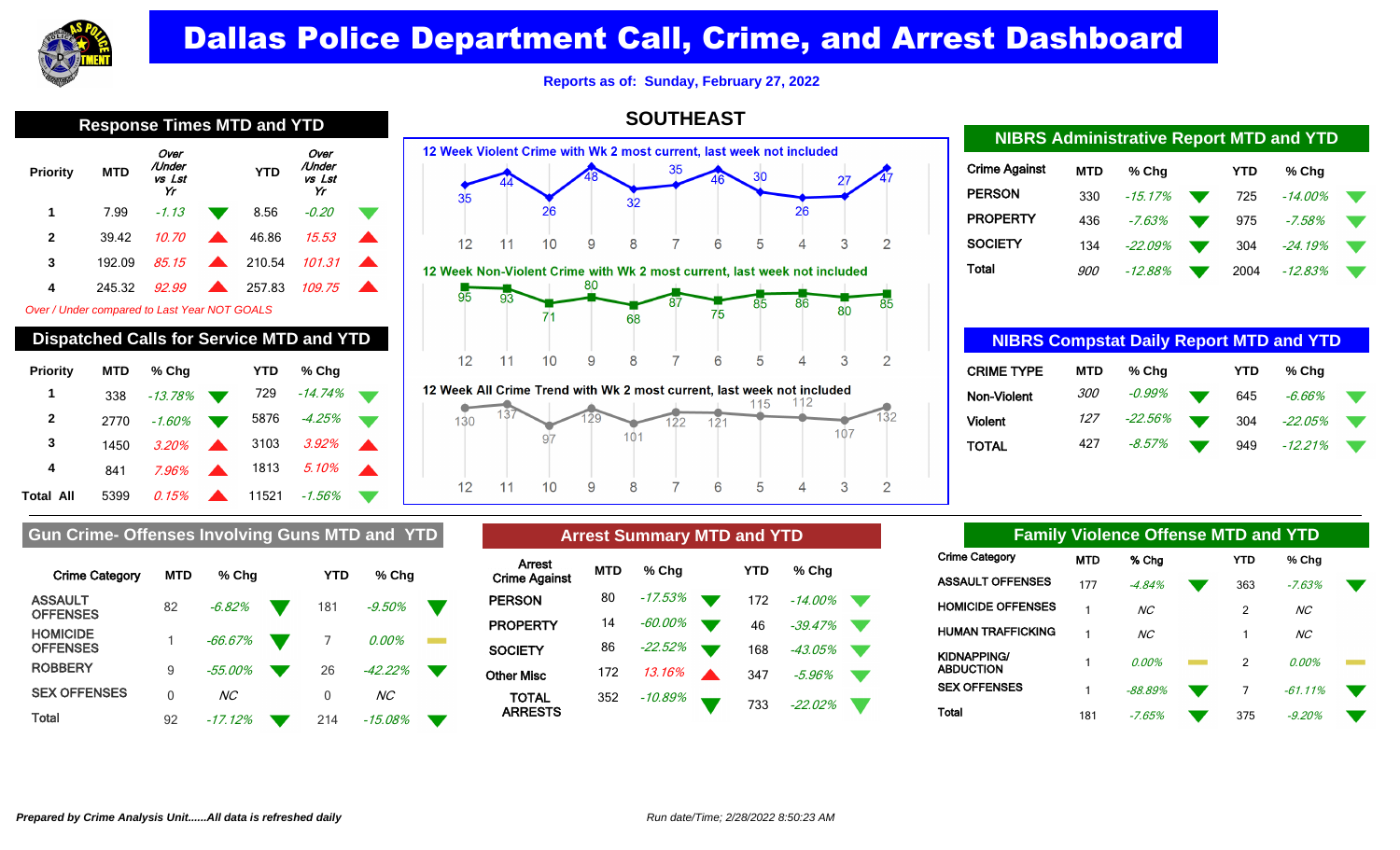

**Reports as of: Sunday, February 27, 2022**

**SOUTHWEST**

| -----<br>---    |            |                                |                  |            |                                |  |  |  |
|-----------------|------------|--------------------------------|------------------|------------|--------------------------------|--|--|--|
| <b>Priority</b> | <b>MTD</b> | Over<br>/Under<br>vs Lst<br>Yr |                  | <b>YTD</b> | Over<br>/Under<br>vs Lst<br>Yr |  |  |  |
| 1               | 8.64       | 0.38                           |                  | 8.57       | 0.82                           |  |  |  |
| $\mathbf{2}$    | 39.35      | 18.85                          | $\blacktriangle$ | 37.00      | 15.11                          |  |  |  |
| 3               | 135.06     | 83.62                          | $\blacktriangle$ | 140.75     | 73.07                          |  |  |  |
| 4               | 163.08     | 87.18                          |                  | 173.13     | 80.13                          |  |  |  |
|                 |            |                                |                  |            |                                |  |  |  |

Over / Under compared to Last Year NOT GOALS

| <b>Dispatched Calls for Service MTD and YTD</b> |            |        |                          |       |       |  |  |  |  |
|-------------------------------------------------|------------|--------|--------------------------|-------|-------|--|--|--|--|
| Priority                                        | <b>MTD</b> | % Cha  |                          | YTD   | % Cha |  |  |  |  |
| 1                                               | 369        | 6.03%  |                          | 780   | 7.44% |  |  |  |  |
| $\mathbf{2}$                                    | 2890       | .3.18% |                          | 6261  | 1.57% |  |  |  |  |
| 3                                               | 1644       | 1.17%  | $\overline{\phantom{a}}$ | 3626  | 5.53% |  |  |  |  |
| 4                                               | 1018       | 7.27%  | $\blacktriangle$         | 2159  | 4.00% |  |  |  |  |
| Total All                                       | 5921       | 3.46%  |                          | 12826 | 3.42% |  |  |  |  |









| <u>MUNO AUMINISTIQUE REPORTIBLE CHUI I I D</u> |            |          |                  |      |          |  |  |  |  |
|------------------------------------------------|------------|----------|------------------|------|----------|--|--|--|--|
| Crime Against                                  | <b>MTD</b> | $%$ Chq  |                  | YTD  | % Chg    |  |  |  |  |
| <b>PERSON</b>                                  | 295        | $-7.52%$ |                  | 673  | $-5.61%$ |  |  |  |  |
| <b>PROPERTY</b>                                | 603        | $0.00\%$ |                  | 1410 | 1.73%    |  |  |  |  |
| SOCIETY                                        | 150        | 25.00%   | $\blacktriangle$ | 365  | 35.69%   |  |  |  |  |
| Total                                          | 1048       | 0.58%    |                  | 2448 | 3.38%    |  |  |  |  |

**NIBRS Administrative Report MTD and YTD**

| <b>NIBRS Compstat Daily Report MTD and YTD</b> |            |            |  |            |           |  |  |  |
|------------------------------------------------|------------|------------|--|------------|-----------|--|--|--|
| <b>CRIME TYPE</b>                              | <b>MTD</b> | % Chq      |  | <b>YTD</b> | % Cha     |  |  |  |
| Non-Violent                                    | 439        | $-2.44\%$  |  | 1008       | $0.10\%$  |  |  |  |
| Violent                                        | 83         | -38.52%    |  | 228        | $-22.18%$ |  |  |  |
| TOTAL                                          | 522        | $-10.77\%$ |  | 1236       | $-4.92\%$ |  |  |  |

### Gun Crime- Offenses Involving Guns MTD and YTD **Arrest Summary MTD and YTD Family Violence Offense MTD and YTD**

| <b>Crime Category</b>              | <b>MTD</b> | % Cha     | YTD | % Cha           |  |
|------------------------------------|------------|-----------|-----|-----------------|--|
| <b>ASSAULT</b><br><b>OFFENSES</b>  | 39         | $-32.76%$ | 120 | $-6.98\%$       |  |
| <b>HOMICIDE</b><br><b>OFFENSES</b> |            | $-66.67%$ | 4   | $0.00\%$        |  |
| <b>ROBBERY</b>                     | 17         | 6.25%     | 40  | $-14.89%$       |  |
| <b>SEX OFFENSES</b>                | 0          | ΝC        | 0   | NC <sub>1</sub> |  |
| Total                              | 57         | $-25.97%$ | 164 | -8.89%          |  |

## **Arrest Summary MTD and YTD**

| <b>MTD</b> | % Cha   | YTD | % Chq     |  |
|------------|---------|-----|-----------|--|
| 64         | -26.44% | 163 | $-10.93%$ |  |
| 27         | -27.03% | 65  | $-21.69%$ |  |
| 73         | -38.14% | 177 | $-27.46%$ |  |
| 185        | 23.33%  | 356 | 15.58%    |  |
| 349        | -10.97% | 761 | $-6.97%$  |  |
|            |         |     |           |  |

| Crime Category           | <b>MTD</b> | % Cha          | YTD | % Cha          |  |
|--------------------------|------------|----------------|-----|----------------|--|
| ASSAULT<br>OFFENSES      | 166        | $-3.49%$       | 381 | $-1.04%$       |  |
| HOMICIDE<br>OFFENSES     |            | NC <sub></sub> |     | NC <sub></sub> |  |
| KIDNAPPING/<br>ABDUCTION | 0          | NC <sub></sub> | 0   | $-100.00\%$    |  |
| <b>SEX OFFENSES</b>      | 3          | $-62.50\%$     |     | $-36.36\%$     |  |
| Total                    | 170        | -5.56%         | 389 | -2.26%         |  |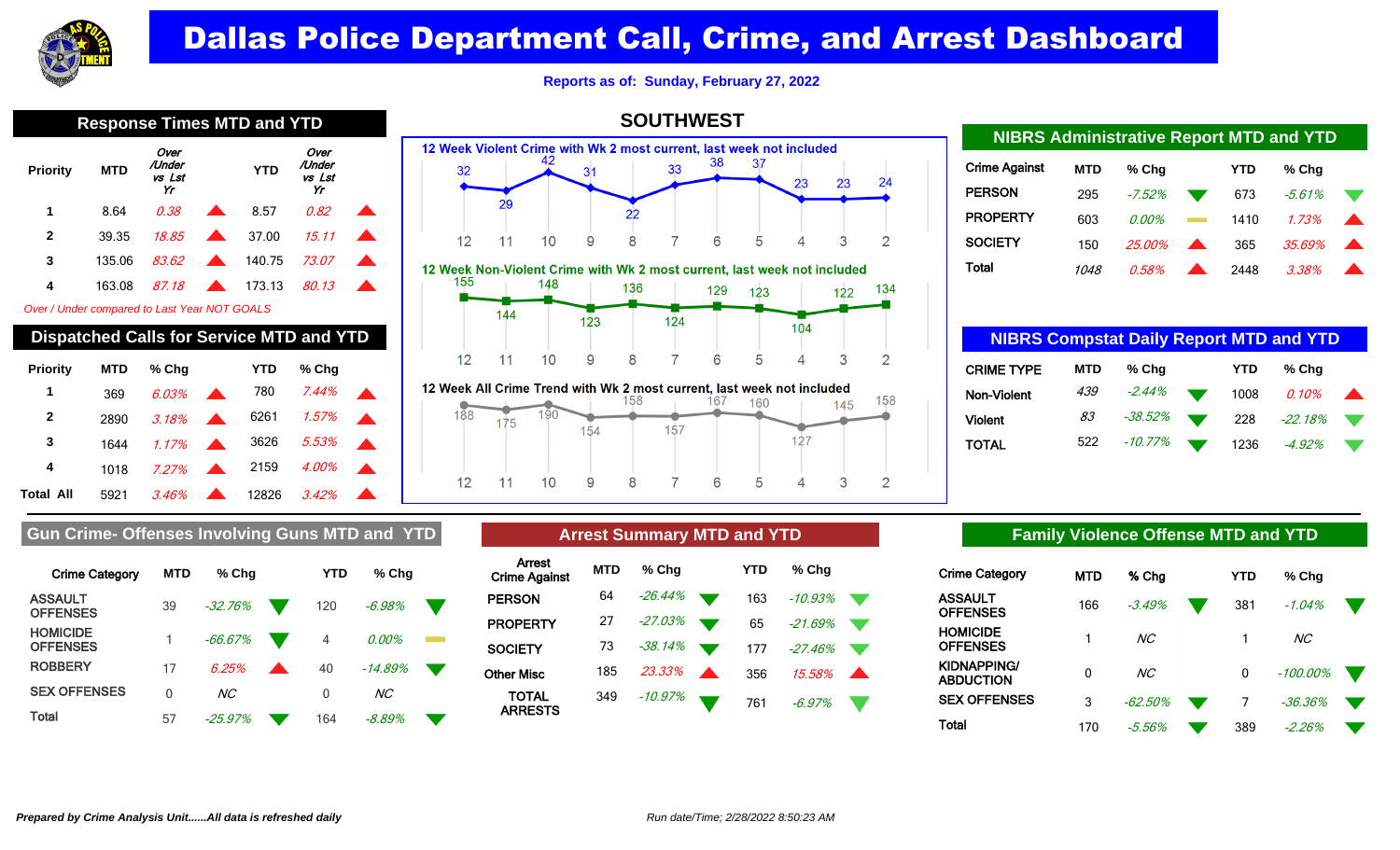

**Reports as of: Sunday, February 27, 2022**

**NORTHWEST**

|                                                 | <b>Response Times MTD and YTD</b> |                                |  |            |                                |  |  |  |  |  |
|-------------------------------------------------|-----------------------------------|--------------------------------|--|------------|--------------------------------|--|--|--|--|--|
| Priority                                        | <b>MTD</b>                        | Over<br>/Under<br>vs Lst<br>Yr |  | <b>YTD</b> | Over<br>/Under<br>vs Lst<br>Yr |  |  |  |  |  |
| 1                                               | 8.96                              | -0.34                          |  | 8.74       | O. 78                          |  |  |  |  |  |
| $\mathbf{2}$                                    | 32.16                             | 8.43                           |  | 37.07      | 13.81                          |  |  |  |  |  |
| 3                                               | 91.36                             | 18.11                          |  | 128.25     | 57.43                          |  |  |  |  |  |
| 4                                               | 151.79                            | 53.58                          |  | 199.52     | 105.52                         |  |  |  |  |  |
| Over / Under compared to Last Year NOT GOALS    |                                   |                                |  |            |                                |  |  |  |  |  |
| <b>Dispatched Calls for Service MTD and YTD</b> |                                   |                                |  |            |                                |  |  |  |  |  |
| <b>Priority</b>                                 | MTD                               | % Cha                          |  | YTD        | % Cha                          |  |  |  |  |  |



12 Week All Crime Trend with Wk 2 most current, last week not included

ARRESTS



| <b>NIBRS Administrative Report MTD and YTD</b> |            |            |  |      |           |  |  |  |  |
|------------------------------------------------|------------|------------|--|------|-----------|--|--|--|--|
| <b>Crime Against</b>                           | <b>MTD</b> | % Cha      |  | YTD  | % Cha     |  |  |  |  |
| <b>PERSON</b>                                  | 193        | 4.89%      |  | 469  | 13.83%    |  |  |  |  |
| <b>PROPERTY</b>                                | 570        | $-13.51\%$ |  | 1484 | $-8.85\%$ |  |  |  |  |
| <b>SOCIETY</b>                                 | 140        | 3.70%      |  | 294  | 0.68%     |  |  |  |  |
| Total                                          | 903        | $-7.67%$   |  | 2247 | $-3.64\%$ |  |  |  |  |

| <b>NIBRS Compstat Daily Report MTD and YTD</b> |            |            |  |      |           |  |  |  |  |
|------------------------------------------------|------------|------------|--|------|-----------|--|--|--|--|
| <b>CRIME TYPE</b>                              | <b>MTD</b> | % Cha      |  | YTD  | % Cha     |  |  |  |  |
| Non-Violent                                    | 439        | $-12.38\%$ |  | 1143 | $-9.43%$  |  |  |  |  |
| <b>Violent</b>                                 | 62         | -18.42%    |  | 161  | $-9.04%$  |  |  |  |  |
| TOTAL                                          | 501        | $-13.17\%$ |  | 1304 | $-9.38\%$ |  |  |  |  |

### Gun Crime- Offenses Involving Guns MTD and YTD **Arrest Summary MTD and YTD Family Violence Offense MTD and YTD**

| <b>Crime Category</b>              | <b>MTD</b> | % Chq           | YTD | $%$ Chq        |  |
|------------------------------------|------------|-----------------|-----|----------------|--|
| <b>ASSAULT</b><br><b>OFFENSES</b>  | 25         | $-7.41%$        | 50  | $-15.25%$      |  |
| <b>HOMICIDE</b><br><b>OFFENSES</b> | 0          | NC <sub>1</sub> | 2   | NC <sub></sub> |  |
| <b>ROBBERY</b>                     | 11         | $-35.29%$       | 32  | $-8.57\%$      |  |
| <b>SEX OFFENSES</b>                | 0          | NC <sub>1</sub> | 0   | NC <sub></sub> |  |
| Total                              | 36         | -18.18%         | 84  | -10.64%        |  |

| <b>Arrest Summary MTD and YTD</b> |            |         |  |     |           |  |  |  |  |  |
|-----------------------------------|------------|---------|--|-----|-----------|--|--|--|--|--|
| Arrest<br><b>Crime Against</b>    | <b>MTD</b> | % Chq   |  | YTD | % Cha     |  |  |  |  |  |
| <b>PERSON</b>                     | 52         | 26.83%  |  | 105 | $12.90\%$ |  |  |  |  |  |
| <b>PROPERTY</b>                   | 41         | 5.13%   |  | 85  | $-6.59\%$ |  |  |  |  |  |
| <b>SOCIETY</b>                    | 97         | -25.95% |  | 215 | $-33.64%$ |  |  |  |  |  |
| Other Misc                        | 186        | 28.28%  |  | 353 | 12.78%    |  |  |  |  |  |
| TOTAL<br><b>ADDECTS</b>           | 376        | 5.62%   |  | 758 | $-7.67%$  |  |  |  |  |  |

| <b>Crime Category</b>      | <b>MTD</b> | % Cha          | <b>YTD</b> | % Cha    |  |
|----------------------------|------------|----------------|------------|----------|--|
| ASSAULT<br><b>OFFENSES</b> | 101        | 38.36% 221     |            | 31.55%   |  |
| KIDNAPPING/<br>ABDUCTION   | 0          | NC <sub></sub> |            | 100.00%  |  |
| <b>SEX OFFENSES</b>        | 4          | $>100\%$       | 5          | $>100\%$ |  |
| Total                      | 105        | 41.89%         | 228        | 33.33%   |  |

Total All 5403 5.84% **11795** 7.30%

 309 9.57% 657 8.06% 2531 7.20% 5466 4.99% 1701 -2.86% 3790 5.81% 862 21.24% 1882 17.85%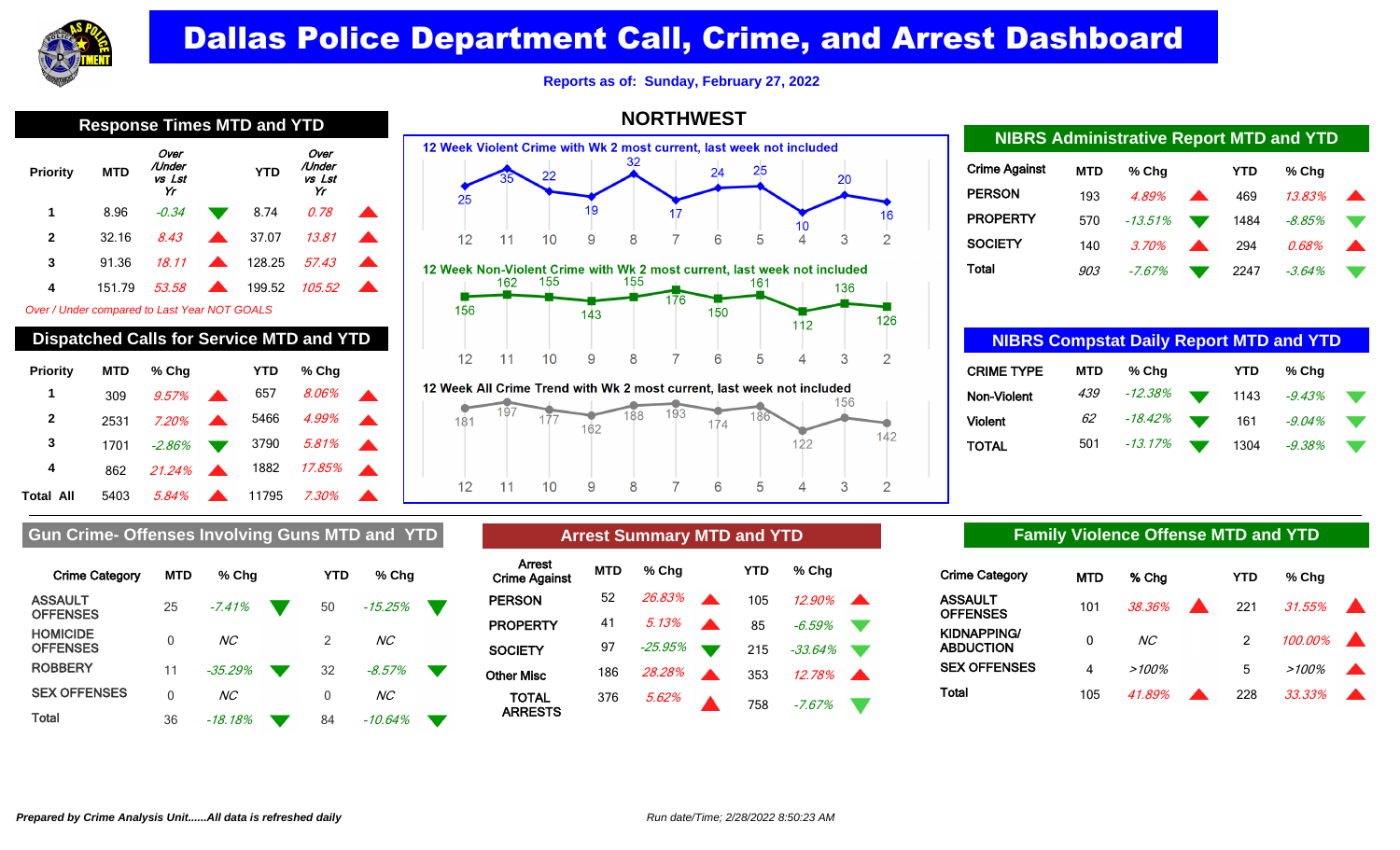

**Reports as of: Sunday, February 27, 2022**

| <b>Response Times MTD and</b>                |            |                                |  |            |                                |  |  |  |  |  |
|----------------------------------------------|------------|--------------------------------|--|------------|--------------------------------|--|--|--|--|--|
| <b>Priority</b>                              | <b>MTD</b> | Over<br>/Under<br>vs Lst<br>Yr |  | <b>YTD</b> | Over<br>/Under<br>vs Lst<br>Yr |  |  |  |  |  |
| 1                                            | 8.89       | $-0.38$                        |  | 8.63       | 0.21                           |  |  |  |  |  |
| 2                                            | 26.70      | 4.44                           |  | 24.75      | 2.15                           |  |  |  |  |  |
| 3                                            | 61.84      | 6.37                           |  | 55.44      | -0.29                          |  |  |  |  |  |
| 4                                            | 88.25      | <i>14.60</i>                   |  | 79.23      | 7.30                           |  |  |  |  |  |
| Over / Under compared to Last Year NOT GOALS |            |                                |  |            |                                |  |  |  |  |  |
|                                              |            |                                |  |            |                                |  |  |  |  |  |

| <b>Dispatched Calls for Service MTD and YTD</b> |            |           |  |      |               |  |  |  |  |
|-------------------------------------------------|------------|-----------|--|------|---------------|--|--|--|--|
| <b>Priority</b>                                 | <b>MTD</b> | % Chq     |  | YTD  | % Cha         |  |  |  |  |
| 1                                               | 252        | 16.67%    |  | 527  | 13.82%        |  |  |  |  |
| 2                                               | 2149       | 6.81%     |  | 4537 | 3.66%         |  |  |  |  |
| 3                                               | 1261       | -9.86%    |  | 2788 | 3.53%         |  |  |  |  |
| 4                                               | 866        | $30.03\%$ |  | 1865 | <i>25.50%</i> |  |  |  |  |
| Total All                                       | 4528       | 5.47%     |  | 9717 | 7.74%         |  |  |  |  |



8

9

 $12$ 

 $11$ 

 $10$ 

## Crime Against **MTD % Chg YTD % Chg PERSON** 207 5.08% 473 13.43% **PROPERTY** 502 -10.36% 1180 0.00% SOCIETY 65 >100% 127 58.75% Total 774 -1.40% 1780 6.14% **NIBRS Administrative Report MTD and YTD**

| <b>NIBRS Compstat Daily Report MTD and YTD</b> |            |         |                  |            |          |  |  |  |
|------------------------------------------------|------------|---------|------------------|------------|----------|--|--|--|
| <b>CRIME TYPE</b>                              | <b>MTD</b> | % Chq   |                  | <b>YTD</b> | % Cha    |  |  |  |
| Non-Violent                                    | 396        | -14.10% |                  | 920        | $-2.23%$ |  |  |  |
| <b>Violent</b>                                 | 76         | 33.33%  | $\blacktriangle$ | 151        | 22.76%   |  |  |  |
| TOTAL                                          | 472        | -8.88%  |                  | 1071       | 0.66%    |  |  |  |

### Gun Crime- Offenses Involving Guns MTD and YTD **Arrest Summary MTD and YTD Family Violence Offense MTD and YTD**

| <b>Crime Category</b>              | <b>MTD</b>    | % Cha          | YTD | % Cha           |  |
|------------------------------------|---------------|----------------|-----|-----------------|--|
| <b>ASSAULT</b><br><b>OFFENSES</b>  | 39            | $>100\%$       | 74  | 89.74%          |  |
| <b>HOMICIDE</b><br><b>OFFENSES</b> | $\mathcal{P}$ | NC.            | 3   | $>100\%$        |  |
| <b>ROBBERY</b>                     | 9             | $-18.18%$      | 18  | $-33.33\%$      |  |
| <b>SEX OFFENSES</b>                | U             | NC <sub></sub> | 0   | NC <sub>1</sub> |  |
| Total                              | 50            | 66.67%         | 95  | 41 79%          |  |

## **Arrest Summary MTD and YTD**

7

6

5

 $\overline{4}$ 

3

 $\overline{2}$ 

| <b>MTD</b> | % Cha    |                 | YTD | % Chq   |                  |  |
|------------|----------|-----------------|-----|---------|------------------|--|
| 48         | -18.64%  |                 | 115 | 8.49%   |                  |  |
|            |          | $\blacksquare$  | 28  | -40.43% |                  |  |
| 31         | $0.00\%$ | <b>Contract</b> | 71  | -25.26% |                  |  |
| 97         | 38.57%   |                 | 209 | 33.12%  | $\blacktriangle$ |  |
| 192        | 7.87%    |                 | 423 | 4.44%   |                  |  |
|            |          | 16 - 11.11%     |     |         |                  |  |

| Crime Category             | MTD | % Cha           | YTD | % Chq           |  |
|----------------------------|-----|-----------------|-----|-----------------|--|
| ASSAULT<br><b>OFFENSES</b> | 110 | $-4.35%$        | 256 | 2.40%           |  |
| HOMICIDE<br>OFFENSES       |     | NC <sub></sub>  |     | NC <sub>1</sub> |  |
| KIDNAPPING/<br>ABDUCTION   |     | NC <sub>1</sub> | 3   | >100%           |  |
| <b>SEX OFFENSES</b>        |     | $-50.00\%$      | 6   | $-14.29%$       |  |
| Total                      | 113 | $-3.42%$        | 266 | 3.10%           |  |